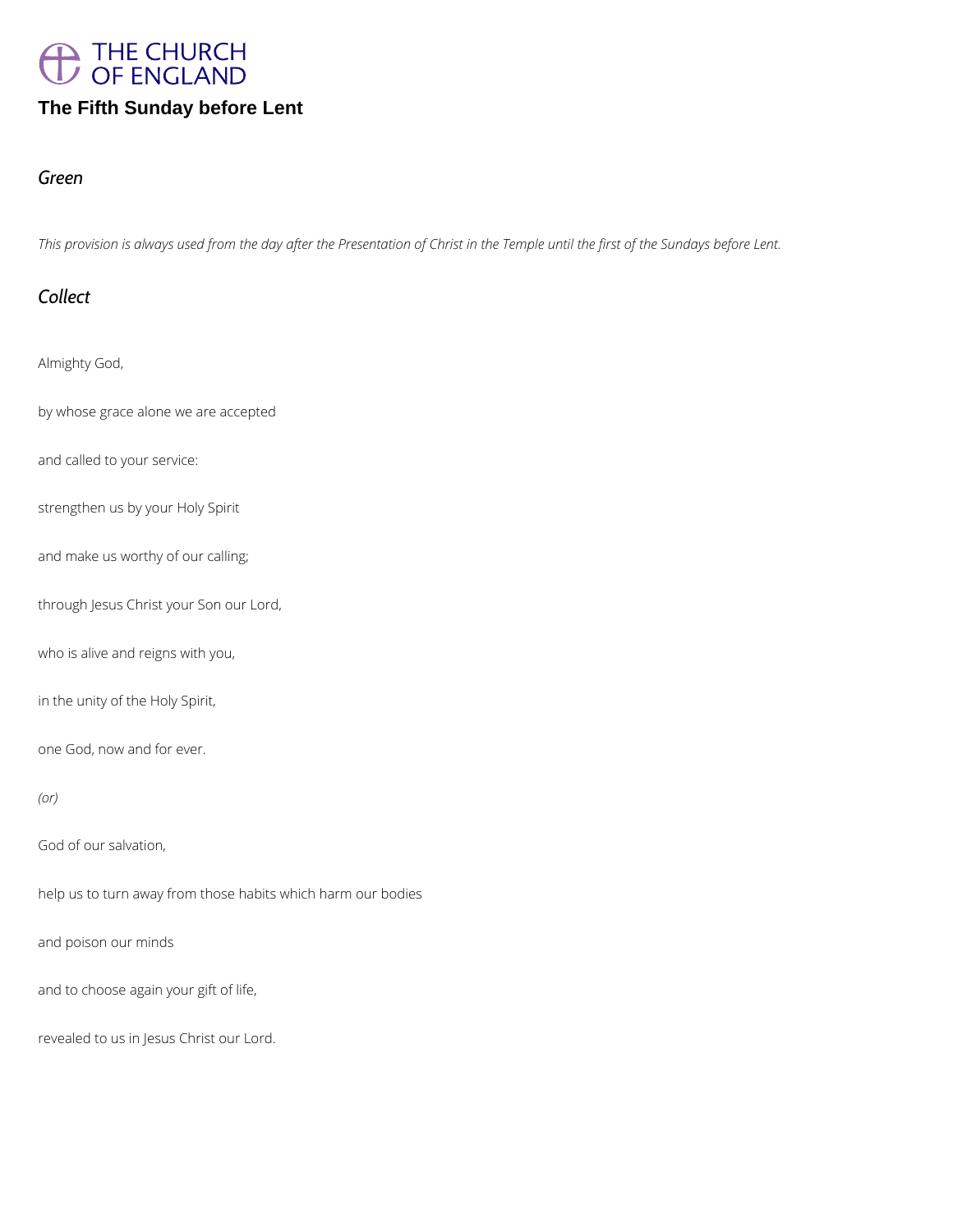# *Post Communion*

God of truth,

we have seen with our eyes

and touched with our hands the bread of life:

strengthen our faith

that we may grow in love for you and for each other;

through Jesus Christ our Lord.

# **The Fourth Sunday before Lent**

*Green*

*Collect*

O God,

you know us to be set

in the midst of so many and great dangers,

that by reason of the frailty of our nature

we cannot always stand upright:

grant to us such strength and protection

as may support us in all dangers

and carry us through all temptations;

through Jesus Christ your Son our Lord,

who is alive and reigns with you,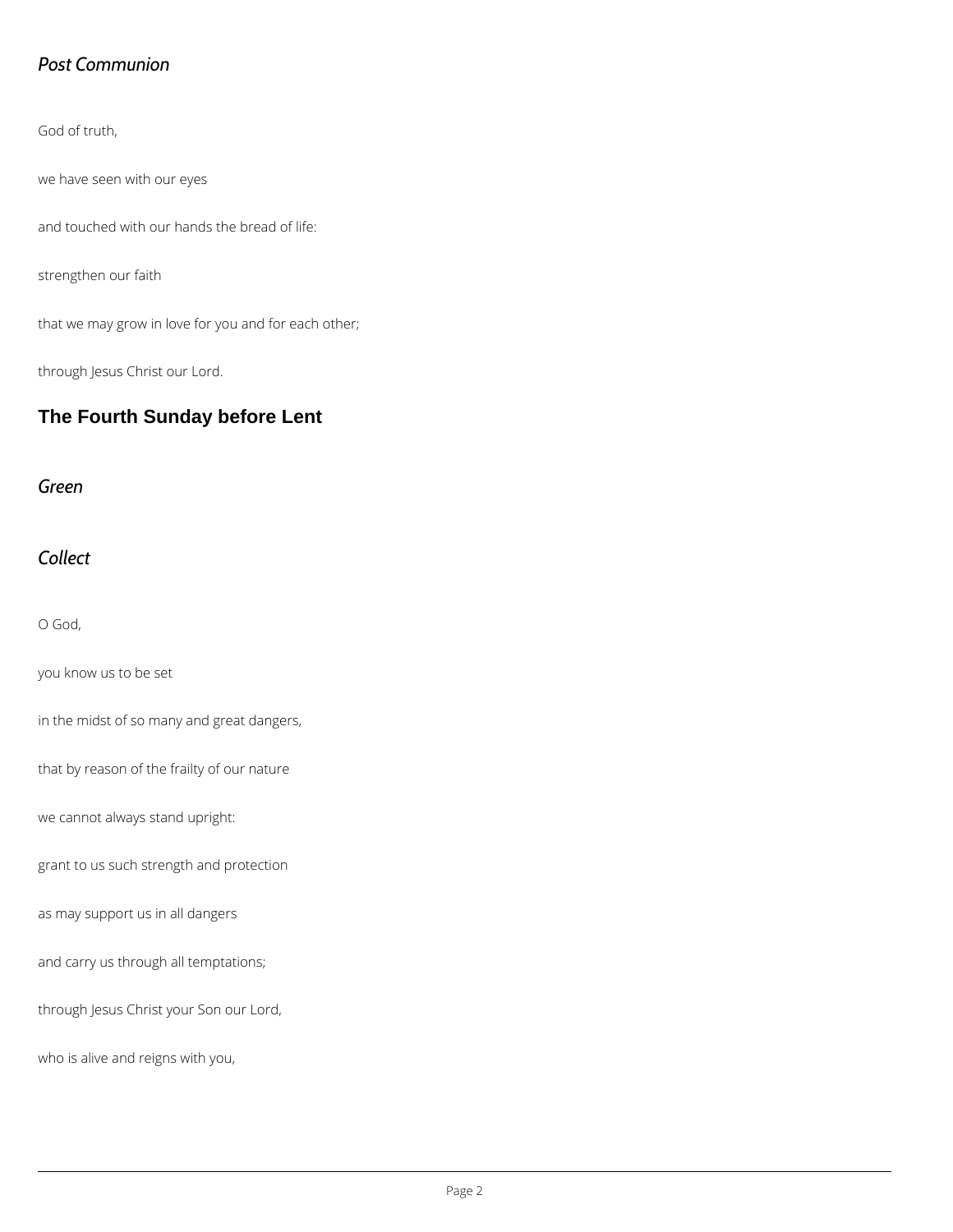in the unity of the Holy Spirit,

one God, now and for ever.

*(or)*

Lord of the hosts of heaven,

our salvation and our strength,

without you we are lost:

guard us from all that harms or hurts

and raise us when we fall;

through Jesus Christ our Lord.

#### *Post Communion*

Go before us, Lord, in all we do

with your most gracious favour,

and guide us with your continual help,

that in all our works

begun, continued and ended in you,

we may glorify your holy name,

and finally by your mercy receive everlasting life;

through Jesus Christ our Lord.

#### **The Third Sunday before Lent**

*Green*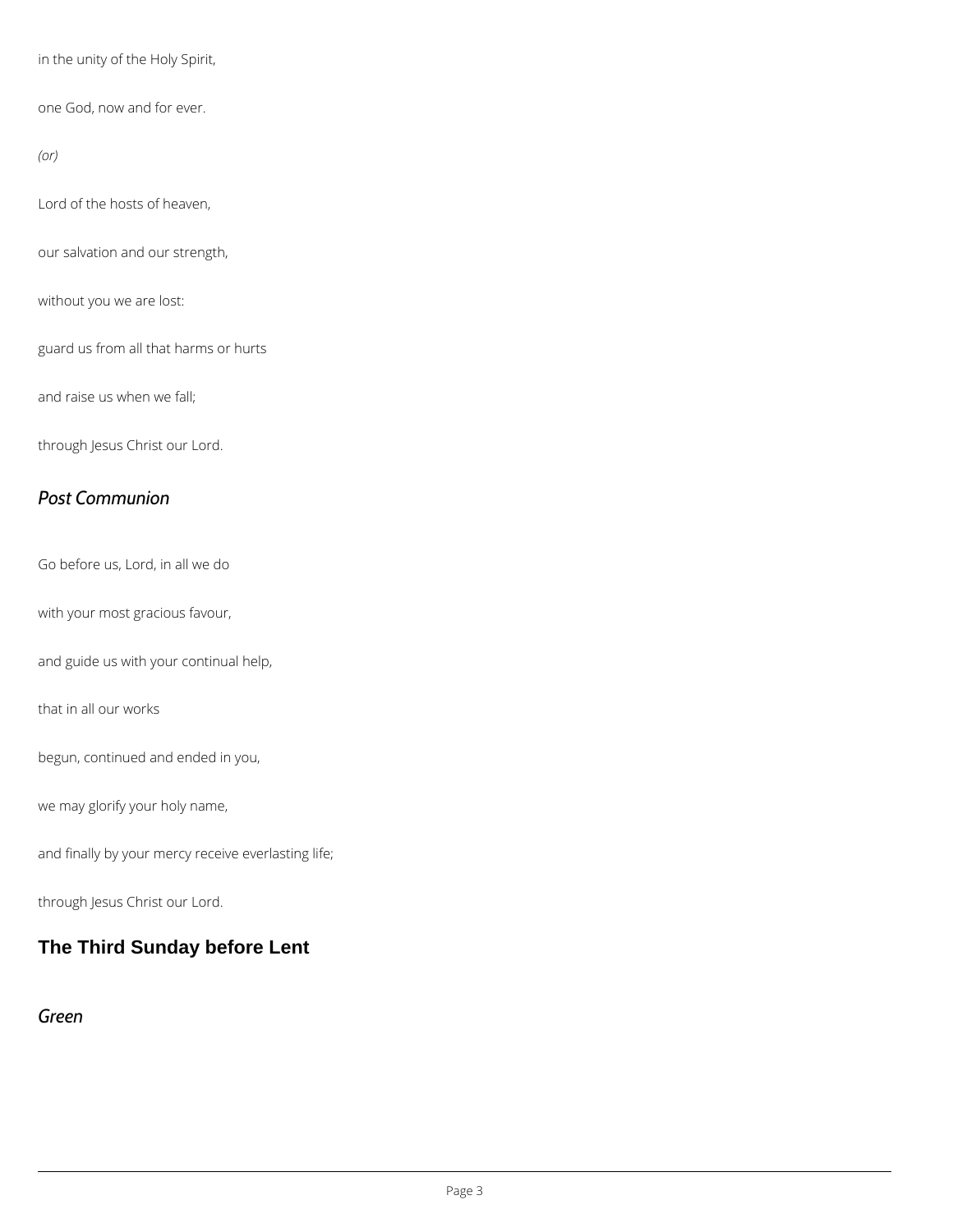# *Collect*

Almighty God,

who alone can bring order

to the unruly wills and passions of sinful humanity:

give your people grace

so to love what you command

and to desire what you promise,

that, among the many changes of this world,

our hearts may surely there be fixed

where true joys are to be found;

through Jesus Christ your Son our Lord,

who is alive and reigns with you,

in the unity of the Holy Spirit,

one God, now and for ever.

*(or)*

Eternal God,

whose Son went among the crowds

and brought healing with his touch:

help us to show his love,

in your Church as we gather together,

and by our lives as they are transformed

into the image of Christ our Lord.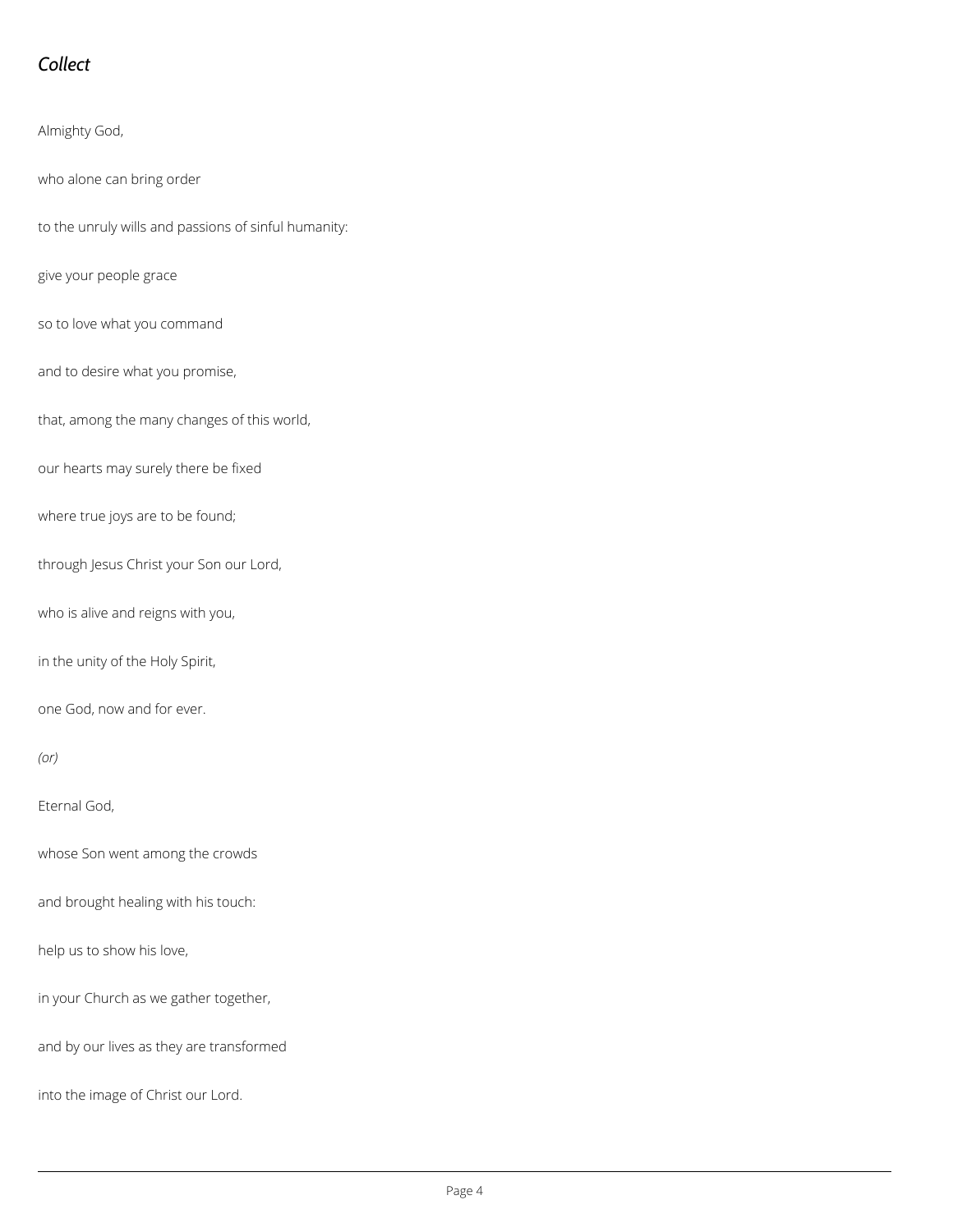#### *Post Communion*

Merciful Father,

who gave Jesus Christ to be for us the bread of life,

that those who come to him should never hunger:

draw us to the Lord in faith and love,

that we may eat and drink with him

at his table in the kingdom,

where he is alive and reigns, now and for ever.

# **The Second Sunday before Lent**

*Green*

# *Collect*

Almighty God,

you have created the heavens and the earth

and made us in your own image:

teach us to discern your hand in all your works

and your likeness in all your children;

through Jesus Christ your Son our Lord,

who with you and the Holy Spirit reigns supreme over all things,

now and for ever.

*(or)* \*\*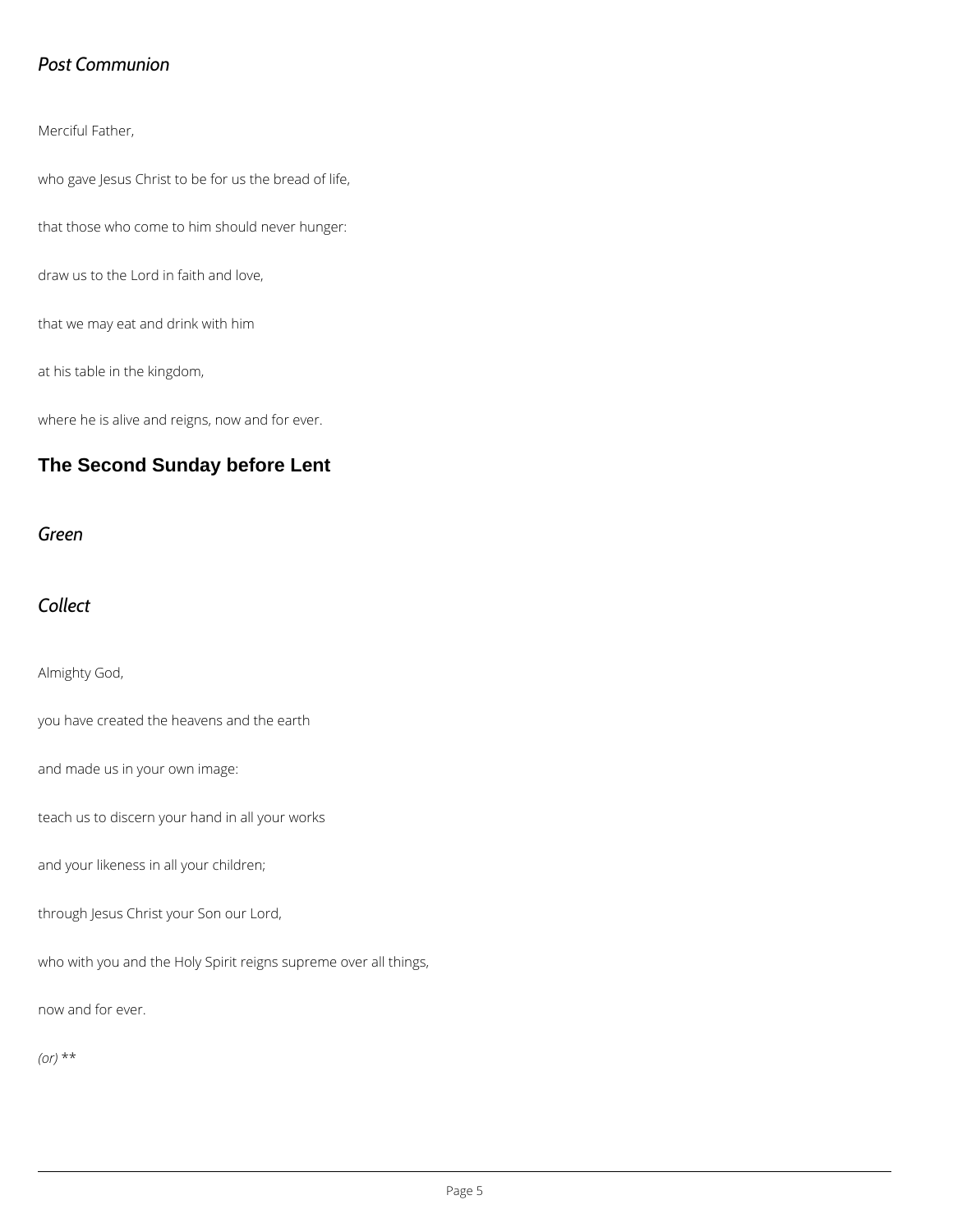#### Almighty God,

give us reverence for all creation

and respect for every person,

that we may mirror your likeness

in Jesus Christ our Lord.

#### *Post Communion*

God our creator,

by your gift

the tree of life was set at the heart of the earthly paradise,

and the bread of life at the heart of your Church:

may we who have been nourished at your table on earth

be transformed by the glory of the Saviourâllas cross

and enjoy the delights of eternity;

through Jesus Christ our Lord.

# **The Sunday next before Lent**

#### *Green*

*This provision is not used on or after Ash Wednesday.*



Almighty Father,

whose Son was revealed in majesty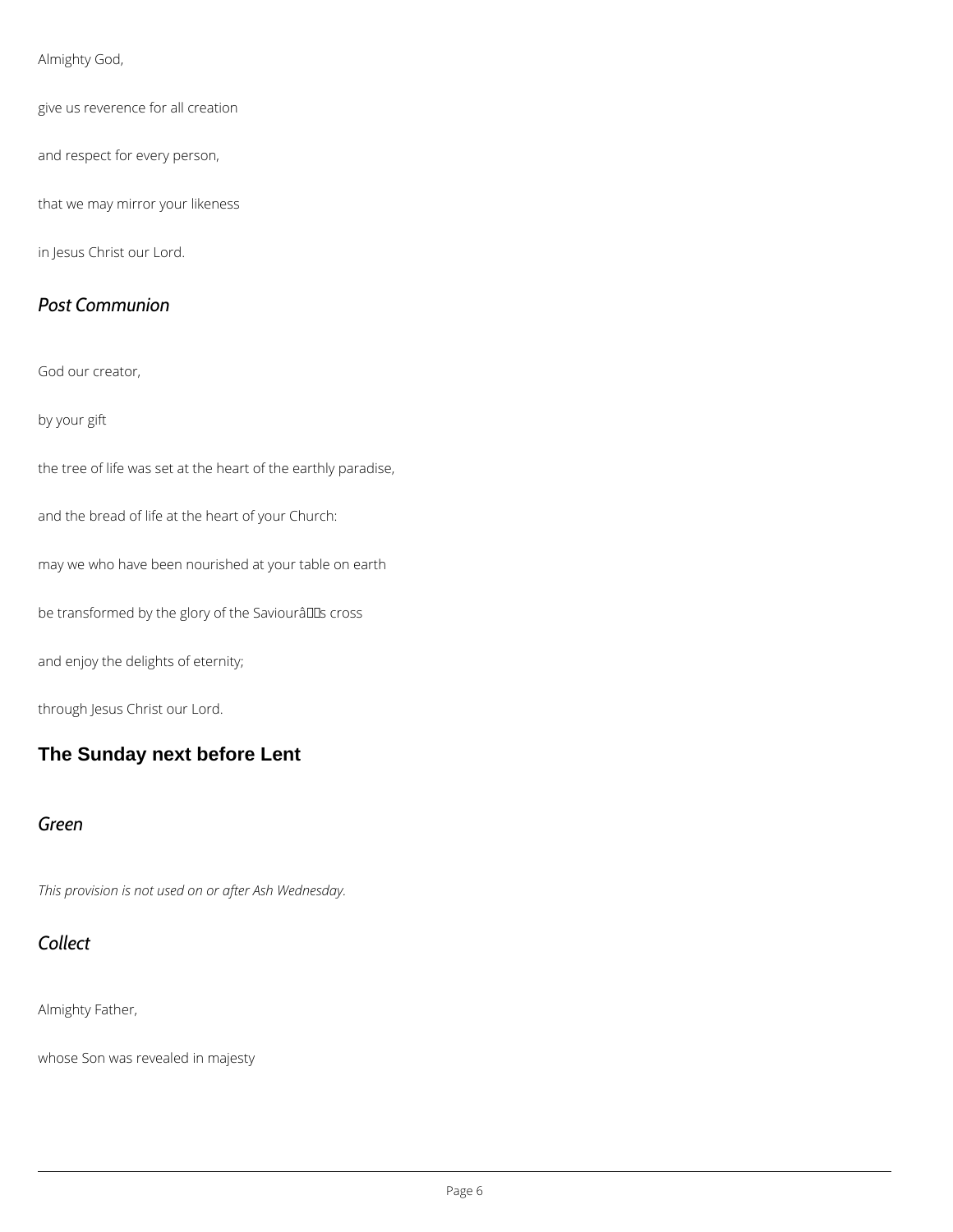before he suffered death upon the cross:

give us grace to perceive his glory,

that we may be strengthened to suffer with him

and be changed into his likeness, from glory to glory;

who is alive and reigns with you,

in the unity of the Holy Spirit,

one God, now and for ever.

*(or)*

Holy God,

you know the disorder of our sinful lives:

set straight our crooked hearts,

and bend our wills to love your goodness

and your glory

in Jesus Christ our Lord.

#### *Post Communion*

Holy God,

we see your glory in the face of Jesus Christ:

may we who are partakers at his table

reflect his life in word and deed,

that all the world may know his power to change and save.

This we ask through Jesus Christ our Lord.